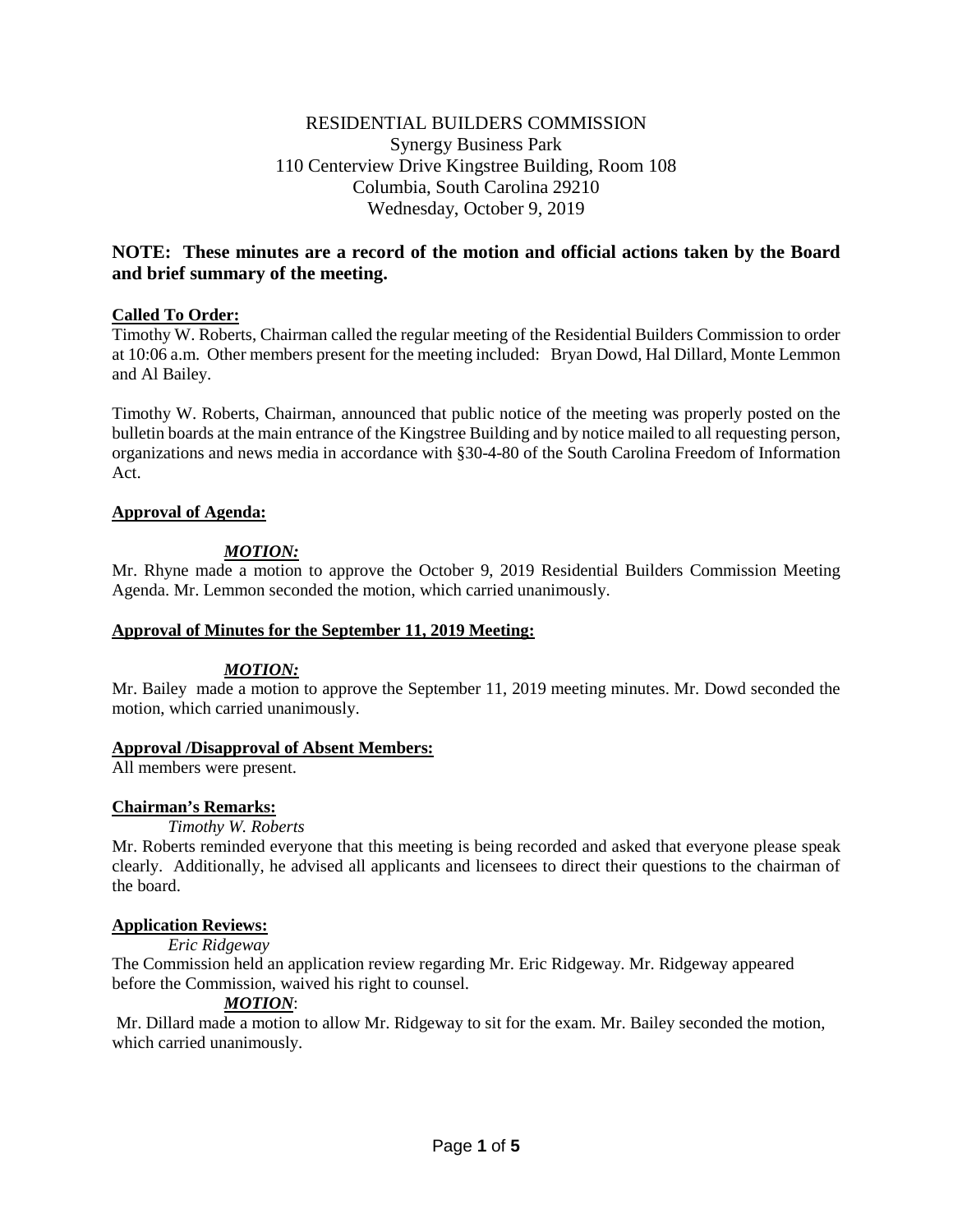#### *Eric Gutierrez*

Mr. Gutierrez did not appear before the Commission. *MOTION*:

No motions were made.

*Willie McLeod* Mr. McLeod did not appear before the Commission. *MOTION*:

No motions were made.

#### *Henry Hudson Jr.*

The Commission held an application review regarding Henry Hudson Jr. Mr. Hudson appeared before the Commission and waived his right to counsel.

### *MOTION*:

Mr. Bailey made a motion to approve Mr. Hudson's request for a specialty registration with the condition that he comply with the terms of his probation and submit verification to Commission staff when his probation has ended. Mr. Lemmon seconded the motion, which carried unanimously.

• *Mr. Dowd recused himself for the hearing for Mr. Joshua Lawhon.* 

#### *Joshua Lawhon*

The Commission held an application review regarding Joshua Lawhon. Mr. Lawhon appeared before the Commission; he presented witnesses Mr. James Lawhon, and Dr. Mark Lawhon and waived his right to counsel.

### *MOTION*:

Mr. Lemmon made a motion to allow Mr. Lawhon to sit for the exam. Mr. Dillard seconded the motion, which carried unanimously.

• *Mr. Dowd returned to the meeting.* 

### *Joel A Williams*

The Commission held an application review regarding Joel A Williams. Mr. Williams appeared before the Commission and waived his right to counsel.

#### *MOTION*:

Mr. Bailey made a motion to allow Joel A Williams to sit for the exam. Ms. Rhyne seconded the motion, which carried unanimously.

#### *Larry Woodell*

The Commission held an application review regarding Larry Woodell. Mr. Woodell appeared before the Commission and waived his right to counsel.

### *MOTION*:

Mr. Dillard made a motion to enter into executive session to receive legal advice in regards to the application for Mr. Woodell. Ms. Rhyne seconded the motion, which carried unanimously.

### *MOTION*:

Ms. Rhyne made a motion to exit executive session after receiving legal advice in regards to the application for Mr. Woodell. Mr. Lemmon seconded the motion, which carried unanimously.

### *MOTION*:

Mr. Dillard made a motion to allow Mr. Woodell to sit for the exam. Mr. Dowd seconded the motion, which carried unanimously.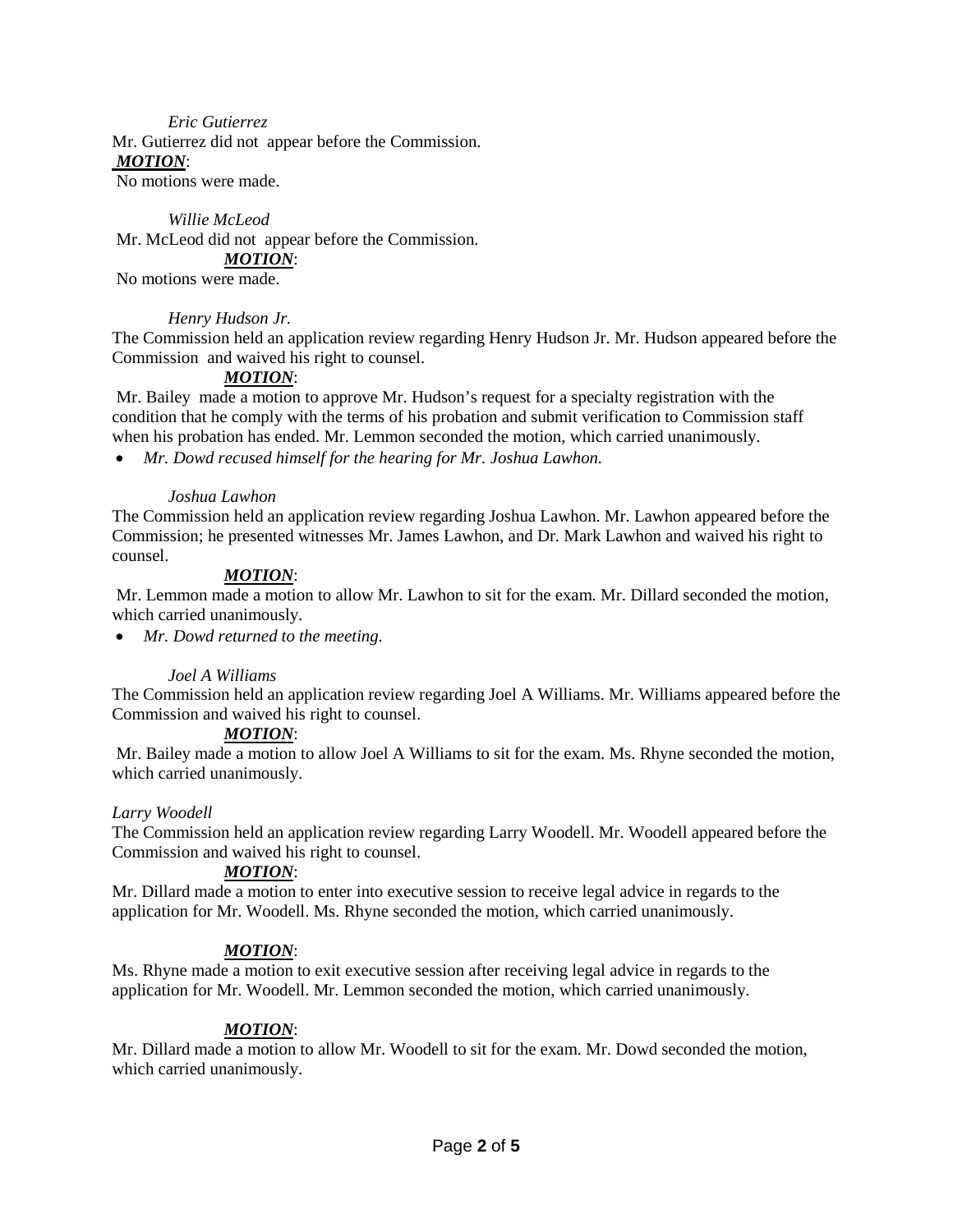### *Michael Hubbard*

The Commission held an application review regarding Michael Hubbard. Mr. Hubbard appeared before the Commission, and waived his right to counsel.

## *MOTION*:

Mr. Dowd made a motion to allow Mr. Hubbard to sit for the exam. Mr. Bailey seconded the motion, which carried unanimously.

### *Andrew L. Smith*

The Commission held an application review regarding Andrew Smith. Mr. Smith appeared before the Commission, and waived his right to counsel.

### *MOTION*:

Ms. Rhyne made a motion to allow Mr. Smith to sit for the exam. Mr. Dillard seconded the motion, which carried unanimously.

### *Stuart Harkins*

The Commission held an application review regarding Stuart Harkins. Mr. Harkins appeared before the Commission, and waived his right to counsel.

#### *MOTION*:

Mr. Bailey made a motion to allow Mr. Harkins reinstatement of specialty registration. Mr. Lemmon seconded the motion, which carried unanimously.

- Al Bailey recused himself from the Final Order hearings for Mr. Peter Dent and Mr. James Swanson.
- Monte Lemmon recused himself from the Final hearing for Mr. Peter Dent.

### **Final Order Hearings:**

### *Mr. Peter Dent case # 2018-431*

The Board held a Final Order hearing regarding Mr. Peter Dent. Mr. Dent was present. Mr. Bailey recused himself due to his service as the hearing officer. Mr. Charlie Gwynne, Esq. represented the State in the matter.

### *MOTION:*

Mr. Dowd made a motion to uphold the Hearing Officer's Recommendation with the amendment to number under findings of fact to reflect six instead of eight. Ms. Rhyne seconded the motion, which carried unanimously.

• *Mr. Lemmon returned to the meeting.* 

### *Mr. James Swanson # 2018-763*

The Board held a Final Order hearing regarding Mr. James Swanson. Mr. Swanson was present. Mr. Bailey recused himself due to his service as the hearing officer. Mr. Kyle Tennis, Esq. represented the State in the matter.

### *MOTION:*

Ms. Rhyne made a motion to uphold the Hearing Officer's Recommendation. Mr. Dowd seconded the motion, which carried unanimously.

• *Mr. Bailey returned to the meeting.*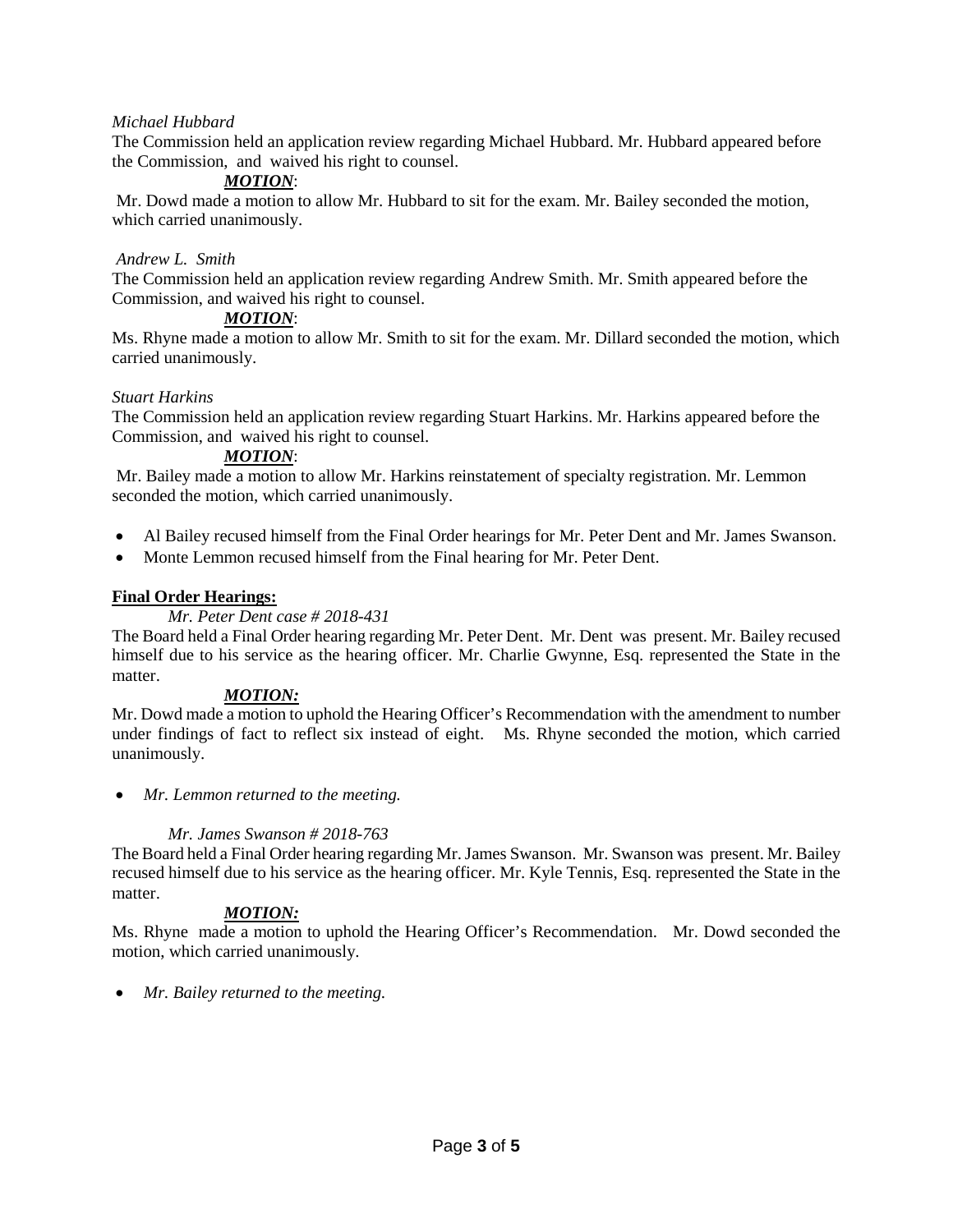### **Memorandum of Agreement**

*Christopher Raper Case no. 2016-531; 2016-597; and 2017-58* Mr. Christopher Raper appeared before the Commission and was represented by counsel Mr. Russell Fry, Esq. Ms. Erin Baldwin, Esq. represented the State. Mr. Raper answered questions from the Commission. Ms. Baldwin's requested that the Commission accept the Memorandum of Agreement (MOA).

### *MOTION:*

Mr. Bailey made a motion to accept the MOA and assess a total fine of Five Thousand Five Hundred Dollars (\$5,500.00) to be paid within sixty (60) days of the final order. The registration or any subsequent license issued by the Commission to Mr. Raper will be under probation for two (2) years form the date of the final order. Mr. Dowd seconded the motion, which carried unanimously.

*Ralph David Broome Jr Case no2016-743; 2017-761; 2017-764; 2017-788; 2017-795*  Mr. Ralph D Broome Jr. appeared before the Commission and was represented by counsel Mr. Micah Leddy, Esq. Mr. Kyle Tennis, Esq. represented the State. Mr. Broome answered questions from the Commission. Mr. Tennis's requested that the Commission accept the Memorandum of Agreement (MOA).

## *MOTION:*

Mr. Bailey made a motion to accept the MOA and assess a total fine of Sixteen Thousand Five Hundred Dollars (\$16,500.00). Mr. Broome must pay all outstanding fines in full before seeking reinstatement of his Residential Builders license or any other registration or license issued by the Residential Builders Commission. Mr. Broome must appear before the full Commission for determination as to his competence to engage in residential building or the profession for which a registration or license is sought. The bond may be called upon to repair the South Carolina Code violations identified in Finding of Face No. 39(d). Homeowner #5 shall produce three (3) estimates of repair and submit them to the Commission Administrator to be considered by the full Commission in approving a bond claim amount. Mr. Dowd seconded the motion, which carried unanimously.

## **Updating of South Carolina Residential Construction Standards:**

Mr. Roberts informed the Commissioners that the National Home Builders Association was in the process of updating the Residential Construction Standards and when the NHBA completed its update, the Commission would consider the NHBA's updated version as part of updating its Residential Construction Standards.

## **ODC Report- Kyle Tennis**

*Kyle Tennis, Attorney, Office of Disciplinary Counsel* Mr. Kyle Tennis, presented the ODC Report. Mr. Kyle Tennis reported the number of case prosecuted through October 1, 2019 .

Open: 191 Pending Actions: 125 Pending ALC Hearings: 1 Pending Scheduling: 7 Citation Appeal: 1 Pending Appeal: 1 Pending Respondent's Agreement: 20 Pending Panel Hearing: 10 Pending Board Hearing: 10 Pending New OIE: 13 Pending Board Action: 3 Pending Scheduling FOH: 0 Closed: 28

## **OIE Report – Mr. Todd Bond:**

*Todd Bond, Chief Investigator of OIE*